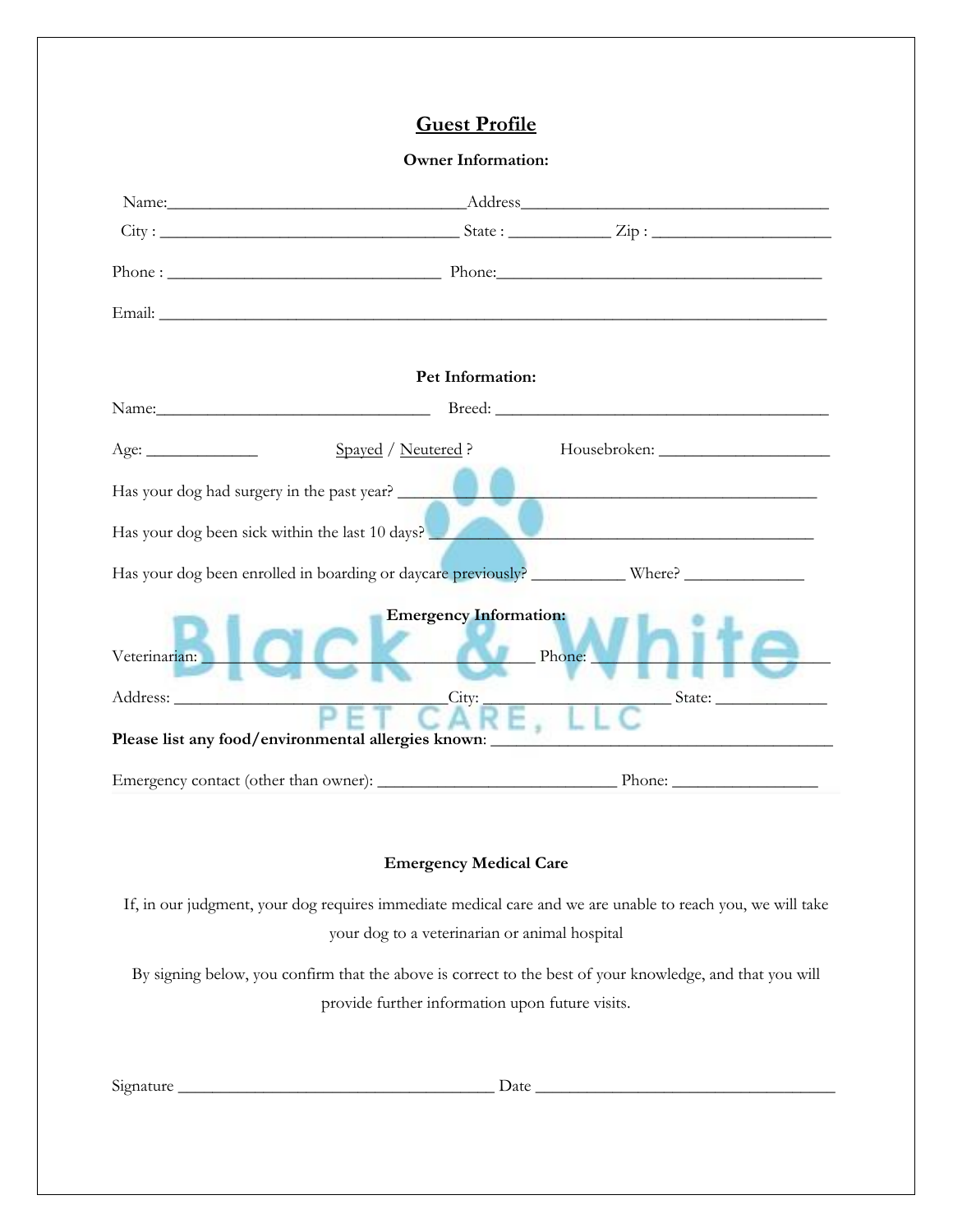**Initials \_\_\_\_** We reserve the right to immediately change your dog's type of boarding/daycare if we believe it is necessary to protect the health and well-being of your dog, other dogs, or our staff. We will do our best to contact you, provided we are given accurate contact info, should this become necessary.

**Initials \_\_\_\_** Dogs handle stress differently than their human counterparts. It is with this in mind that we guests to be enrolled in a first day activity to help acclimate them to the environment. Additionally, we will require that all dogs be signed up for an activity at least once every three days during a boarding stay. Walks are included in the boarding price but it is crucial that dogs get out for other activities during their stay.

**Initials \_\_\_\_** Check-out time for boarders is noon on weekdays and Saturdays. Dogs leaving after this time will be charged a late pick-up fee of \$20 UNLESS they are signed up for a groom and/or boarding activity. All charges must be paid in full upon pick-up of your dog.

**Initials \_\_\_\_**The brand of dog food we use is Purina Pro Plan. If you are feeding your dog any other type of food, we strongly recommend you to bring it with you. Changing dog food may cause severe upset stomach and/or diarrhea. We do charge per feeding to use our food. Also, we do NOT serve raw food, raw hides or bones in our facility.

**Initials \_\_\_\_**Owners are welcome to bring their own blankets or toys if desired, however we cannot guarantee that they will be returned in the same condition or at all. We provide bedding, therefore we ask that you please leave those at home unless you feel it is critical to your dog's stay. As stated above, we can't guarantee that any item goes home in the same condition or at all.

**Initials \_\_\_\_** All dogs must be healthy, and current on all vaccinations. You will be required to bring a copy of your dog's updated vaccination records from your vet before you start daycare or board with us to ensure your dog's safety as well as that of our other guests. In specific, the Bordatella vaccine must have been given at least 10 days prior to any boarding/daycare stay with us if it is done via needle. If it was done thru the nose, 3 days must be given.

**Initials \_\_\_\_** Dogs with flea or tick problems will be bathed at the owner's expense. If, during a stay, it becomes necessary to bathe your dog, The Pampered Pet Hotel & Spa will do so, at the owners expense.

**Initials \_\_\_\_**If dog becomes ill or if state of the animal's health otherwise requires professional attention, Jessica Thibault at her sole discretion, may engage the services of a local veterinarian or provide appropriate medical attention to the animal and any and all expenses thereof shall be paid by the owner.